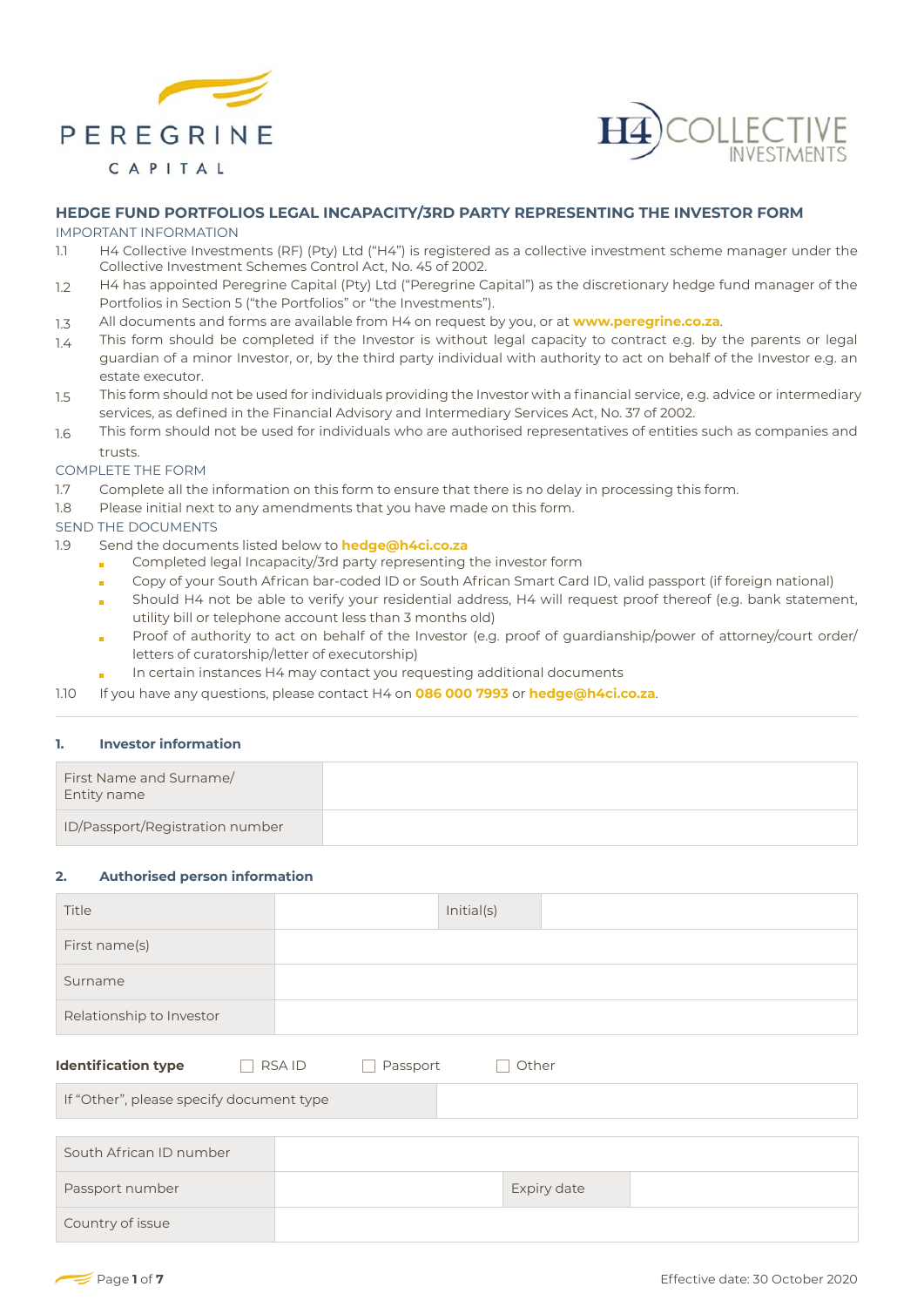| "Other" identification number |                  |  |
|-------------------------------|------------------|--|
| Date of Birth                 | Country of Birth |  |
|                               |                  |  |

#### **Residential address**

| Unit number   | Complex name |             |  |
|---------------|--------------|-------------|--|
| Street number | Street/Farm  |             |  |
| Suburb        |              |             |  |
| City/Town     |              | Postal code |  |
| Country       |              |             |  |

| <b>Postal address</b> | Same as residential address? | Yes | <b>No</b>         |  |
|-----------------------|------------------------------|-----|-------------------|--|
| PO Box No.            | Private Bag No.              |     | Postnet Suite No. |  |
| Suburb                |                              |     | Postal code       |  |
|                       |                              |     |                   |  |

# Are any of the Authorised person's addresses "in care of" addresses? <br>
No

If "Yes", please provide the name of the "in care of" entity or individual

## **Authorised person's contact details**

(International dialling code + area code + number)

| Home          | Work |  |
|---------------|------|--|
| Mobile        |      |  |
| Email address |      |  |

#### **Country(ies) of citizenship**

**Note:** You can have more than one country of citizenship

□ South African Citizen **□ Other** 

If "Other", please list the Investor's country(ies) of citizenship

#### **Country(ies) of citizenship**

## **Country(ies) of residence**

**Note:** You can have more than one country of residence

South African ResidentNon-Resident

If "Non-Resident" please list the Investor's country(ies) of residence

## **Country(ies) of residence**

**Primary country of residence**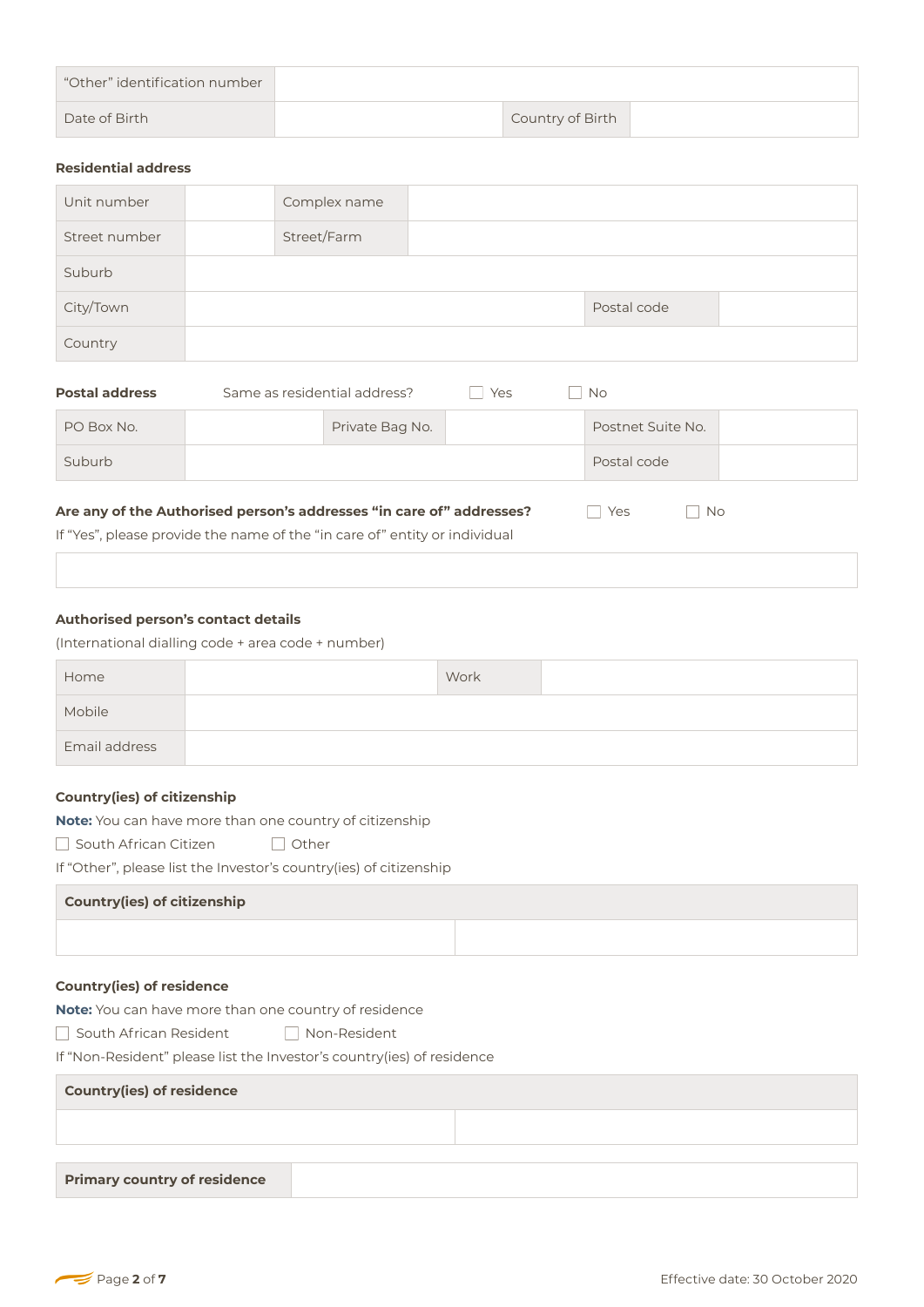# **3. Authorised person profile information required in terms of the Financial Intelligence Centre Act, No. 38 of 2001 ("FICA")**

## 3.1 **Domestic Prominent Influential Person or a Foreign Prominent Public Official**

Is the Authorised person a Domestic Prominent Influential Person or a Foreign Prominent Public Official? (Please refer to Annexure A for a list of the functions this refers to)

YesNo

If "Yes", please provide details of position held:

Is the Authorised person a family member or a close associate of a Domestic Prominent Influential Person or a Foreign Prominent Public Official? (Please refer to Annexure B for a list of the functions this refers to)

| <b>Vec</b> | Nο |
|------------|----|
|------------|----|

If "Yes", please provide details of position held, including the nature of the relationship

#### 3.2 **Contracts with any local, provincial or national government body or of the judiciary, the military or any state owned entity**

Does the Authorised person have any contracts with any local, provincial or national government body or the judiciary, the military or any state owned entity?

YesNo

If "Yes", please provide details of such contracts

#### 2.3 **Links to other countries**

Please indicate if the Authorised person has links, business and/or close personal links, with regular contact, with a country outside South Africa

YesNo

If the answer is "Yes", please state the country(ies) and nature of the links

#### **4. Authorised person's tax information**

#### **Notes:**

- This section applies to all Authorised persons whether registered for tax or not
- The South African Revenue Service (SARS) requires H4 to collect tax information from their clients
- Please refer to the H4 tax guide in Annexure B for information on the terms used in this section

#### 4.1 **Tax information**

Are you a registered taxpayer?

YesNo

If "Yes", please provide tax information

| <b>Country(ies) of tax residence</b> | Tax identification number (TIN) | Are you<br>a citizen in this<br>country? | considered to be | Are you<br>considered to be<br>a national in this<br>country? |           |
|--------------------------------------|---------------------------------|------------------------------------------|------------------|---------------------------------------------------------------|-----------|
|                                      |                                 | Yes                                      | <b>No</b>        | Yes                                                           | No        |
|                                      |                                 | Yes                                      | <b>No</b>        | Yes                                                           | <b>No</b> |

If you are unable to provide a TIN please provide the reason

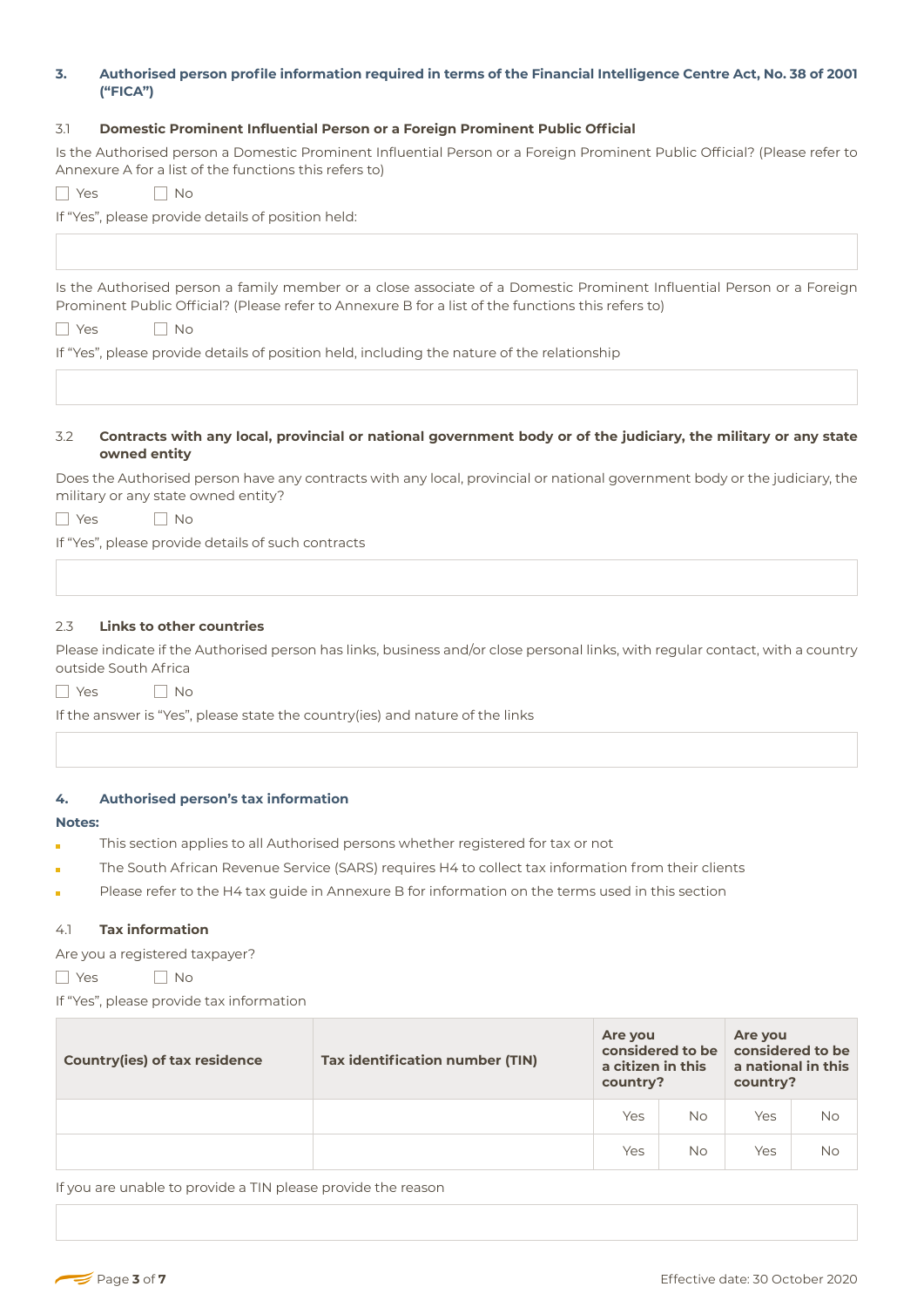# 4.2 **Foreign Account Tax Compliance Act ("FATCA") and OECD Common Reporting Standards ("CRS") Notes:**

- If 4.2.1, 4.2.3 or 4.2.5 is selected, please ensure that Section 4.1 above is fully completed
- Please refer to annexure B for additional information on FATCA & CRS

## The Authorised person is:

| 4.2.1 | a citizen of the United States of America                                   | 4.2.2 | not a citizen of the United States of America                           |
|-------|-----------------------------------------------------------------------------|-------|-------------------------------------------------------------------------|
| 4.2.3 | resident for tax purposes in the United States<br>of America                | 4.2.4 | $\Box$ not resident for tax purposes in the United States<br>of America |
| 4.2.5 | resident for tax purposes in a foreign<br>country(ies) (other than the USA) | 4.2.6 | not resident for tax purposes in a foreign<br>country(ies)              |

## **5. Applicable Portfolios**

This authority applies to the Portfolio(s) selected below

| Peregrine Capital High Growth H4 QI Hedge Fund     | Peregrine Capital Pure Hedge H4 QI Hedge Fund     |
|----------------------------------------------------|---------------------------------------------------|
| Peregrine Capital Dynamic Alpha H4 QI Hedge Fund   |                                                   |
| Peregrine Capital High Growth H4 Retail Hedge Fund | Peregrine Capital Pure Hedge H4 Retail Hedge Fund |

## **6. Authorised person declaration and consent**

By signing below, I confirm that:

- 6.1 I understand and accept that H4 may be legally obliged to disclose the information contained in this form to the South African Revenue Services, and do not object to this disclosure;
- 6.2 I agree to compensate H4 and its employees, agents, officers and directors for all liability, loss, damage and expense that results directly or indirectly from H4 having acted on any information provided by me or on my behalf, in or pursuant to this form;
- 6.3 I consent to H4 collecting, processing, storing and sharing my personal information in the normal course of business and according to the H4 Hedge Fund Portfolios Terms and Conditions;
- 6.4 I acknowledge that any information supplied to H4 in terms of this this form is provided voluntarily to H4;
- 6.5 I agree that my personal information may be collected and verified from another source, if not collected directly from me.

By signing below, I represent and warrant that:

- 6.6 I am not providing a financial service, as contemplated in the Financial Advisory and Intermediary Services Act, No. 37 of 2002 ("the FAIS Act"), to clients of H4;
- 6.7 I am not required to be a licensed Financial Services Provider and/or a representative of a licensed Financial Services Provider as contemplated in the FAIS Act;
- 6.8 all information provided in this form and all other documents signed by me in connection with this application form, whether in my handwriting or not, is true and correct;
- 6.9 I am responsible for the accuracy and completeness of all answers, statements or other information provided by me or on my behalf.

| <b>1st Signatory</b> |                                                               |  |             |  |  |
|----------------------|---------------------------------------------------------------|--|-------------|--|--|
| <b>Name</b>          | <b>Signature</b><br>(or duly<br>authorised<br>representative) |  | <b>Date</b> |  |  |
| <b>2nd Signatory</b> |                                                               |  |             |  |  |
| <b>Name</b>          | <b>Signature</b><br>(or duly<br>authorised<br>representative) |  | <b>Date</b> |  |  |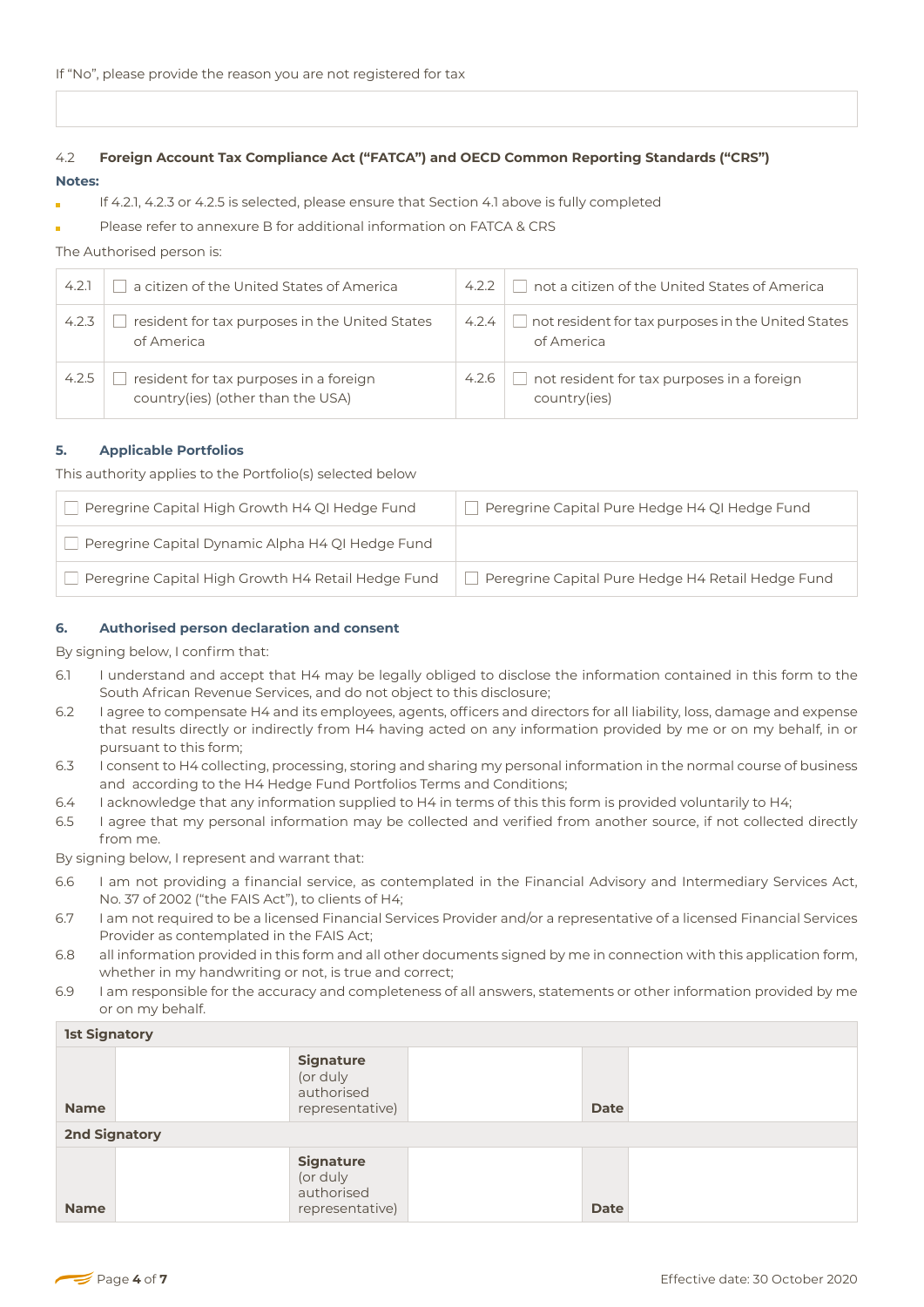#### **1. Associates**

Associates in relation to a Domestic Prominent Influential Person and a Foreign Prominent Public Official include, but are not limited to, the following relationships: known intimate partners outside the family unit; prominent members of the same political party, civil organization, labour or employee union as the prominent person; business partners or associates; anyone who has sole beneficial ownership of a corporate vehicle set up for the actual benefit of the prominent person.

## **2. Business relationship**

Business relationship means a business relationship entered into with the expectation that engagements will recur over a period of time.

## **3. Domestic prominent influential persons**

A person is considered to be a domestic prominent influential person if he or she holds that position in South Africa, including in an acting position for a period exceeding six months, or the immediate family of such person. A person is also considered to be a domestic prominent influential person for a further 12 months from the date the person ceased to hold that position and includes, but is not limited to:

- 3.1. The President or Deputy President (http://www.gov.za/about-government/leaders):
- 3.2. A government minister or deputy minister (http://www.gov.za/about-government/leaders);
- 3.3. The Premier of a province (http://www.gov.za/links/provincial-government);
- 3.4. A member of the Executive Council of a province (http://www.gov.za/links/provincial-government);
- 3.5. An executive mayor of a municipality elected in terms of the Local Government Municipal Structures Act, 1998 (http:// www.salga.org.za/Municipalities%20MCD.html);
- 3.6. A leader of a political party registered in terms of the Electoral Commission Act, 1996. The leader of a political party is the person identified by the party to occupy the position of the highest level of authority in the party (http://www.elections. org.za/content/Parties/Political-party-list);
- 3.7. A member of the royal family or senior traditional leader as defined in the Traditional Leadership and Governance Framework Act, 2003. The description of a "senior" traditional leader, therefore, applies to such traditional leaders who exercise authority over a number of headmen or headwomen in accordance with customary law, or within whose area of jurisdiction a number of headmen or headwomen exercise authority (http://www.cogta.gov.za/?p=938);
- 3.8. The head accounting officer or chief financial officer of a national or provincial department or government component as defined in section 1 of the Public Service Act, 1994 (http://www.gcis.gov.za/gcis/pdf/government\_28.pdf);
- 3.9. The municipal manager of a municipality appointed in terms of section 54A of the Local Government: Municipal systems Act, 2000 or a chief financial officer designated in terms of section 80(2) of the Municipal Finance Management Act, 1999 (http://www.salga.org.za/Municipalities%20MCD.html);
- 3.10. The chairperson of the controlling body, the chief executive officer or a natural person who is the accounting authority, the chief financial officer or the chief investment officer of a public entity listed in Schedule 2 or 3 to the Public Finance Management Act, 1999 (http://www.gcis.gov.za/content/resourcecentre/contactdirectory/government-structures-andparastatals);
- 3.11. The chairperson of the controlling body, chief executive officer, chief financial officer or chief investment officer of a municipal entity as defined in section 1 of the Local Government: Municipal Systems Act, 2000 (Act No. 32 of 2000) http:// www.govpage.co.za/municipal-entities.html;
- 3.12. A constitutional court judge or any other judge as defined in section 1 of the Judges' Remuneration and Conditions of Employment Act, 2001 (http://www.judiciary.org.za/index.html);
- 3.13. An ambassador or high commissioner or other senior representative of a foreign government based in the Republic of South Africa (http://www.dirco.gov.za/foreign/forrep/index.htm);
- 3.14. An officer of the South African National Defence Force above the rank of major-general
- 3.15. Note: This will include persons holding the position of General and Lieutenant General in the South African National Defence Force. (http://www.dod.mil.za/leaders/leaders.htm);
- 3.16. The position of:
	- 3.16.1. Chairperson of the board of directors;
	- 3.16.2. Chairperson of the audit committee;
	- 3.16.3. Executive officer; or
	- 3.16.4. Chief financial officer of a company, as defined in the Companies Act, 2008;

if the company provides goods or services to an organ of state and the annual transactional value of the goods or services or both exceeds an amount determined by the Minister of Finance by notice in the Gazette;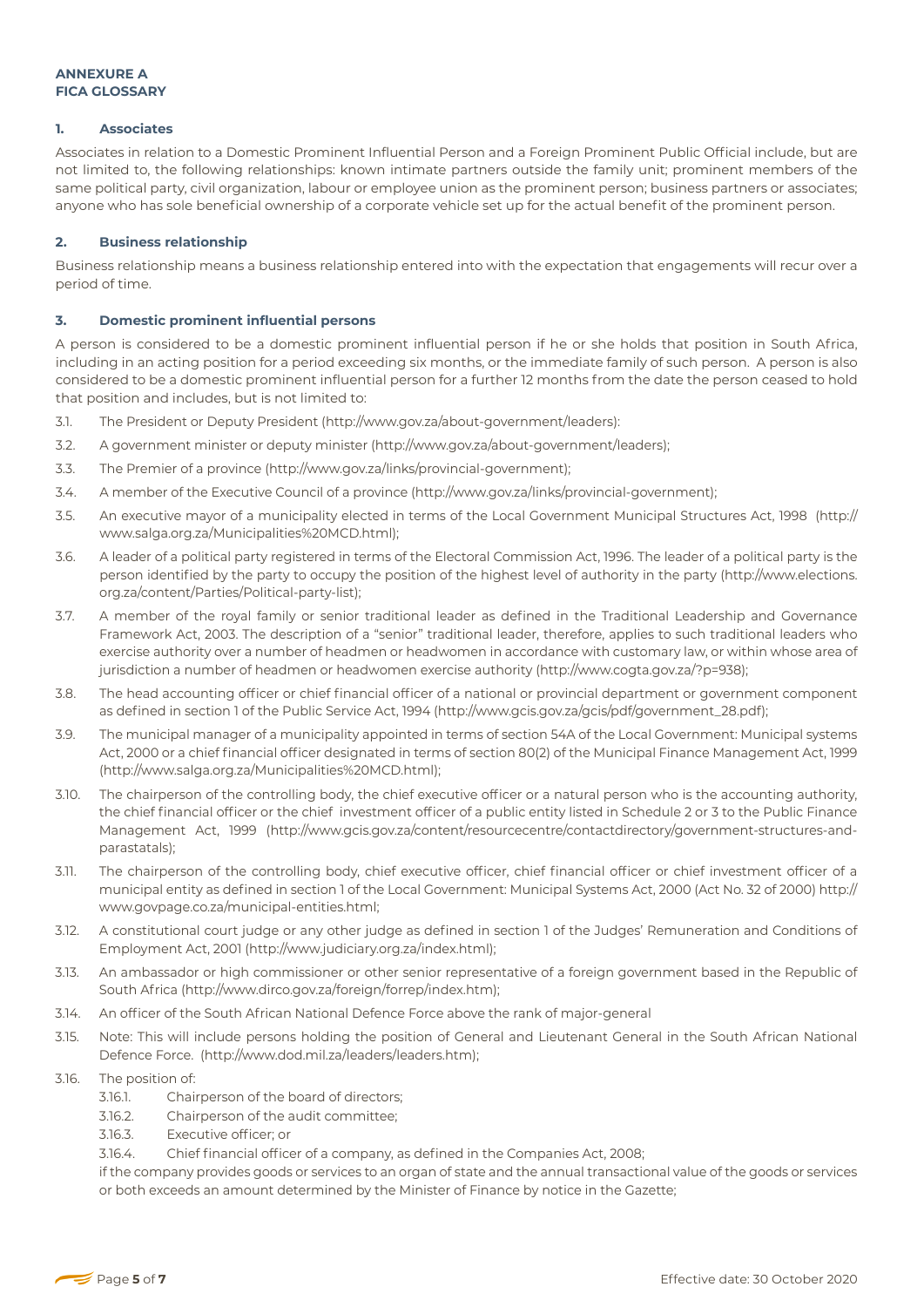## 3.17. Immediate family members are:

- 3.17.1. The spouse, civil partner or life partner;
- 3.17.2. The previous spouse, civil partner or life partner;
- 3.17.3. Children and step children and their spouse, civil partner or life partner;
- 3.17.4. Parents; and
- 3.17.5. Siblings and step siblings and their spouse, civil partner or life partner.

For additional reference please refer to: http://www.fatf-gafi.org/media/fatf/documents/recommendations/Guidance-PEPRec12-22.pdf.

#### **4. Family members**

Family members in relation to a Domestic Prominent Influential Person and a Foreign Prominent Public Official includes such person's spouse, civil or life partner; the previous spouse, civil or life partner; the person's children and step children and their spouse, civil or life partner; such person's parents and siblings, step siblings and their spouse, civil or life partner.

## **5. Foreign prominent public official**

A person is considered to be a foreign prominent influential person if he or she holds that position or has held the position in a foreign country for a period of at least 12 months after the date on which that person ceased to hold that position, and includes but is not limited to:

- 5.1. Head of State or head of a country or government;
- 5.2. Member of a foreign royal family;
- 5.3. Government minister or equivalent senior politician or leader of a political party;
- 5.4. Senior judicial official;
- 5.5. Senior executive of a state owned corporation; or
- 5.6. High-ranking member of the military.